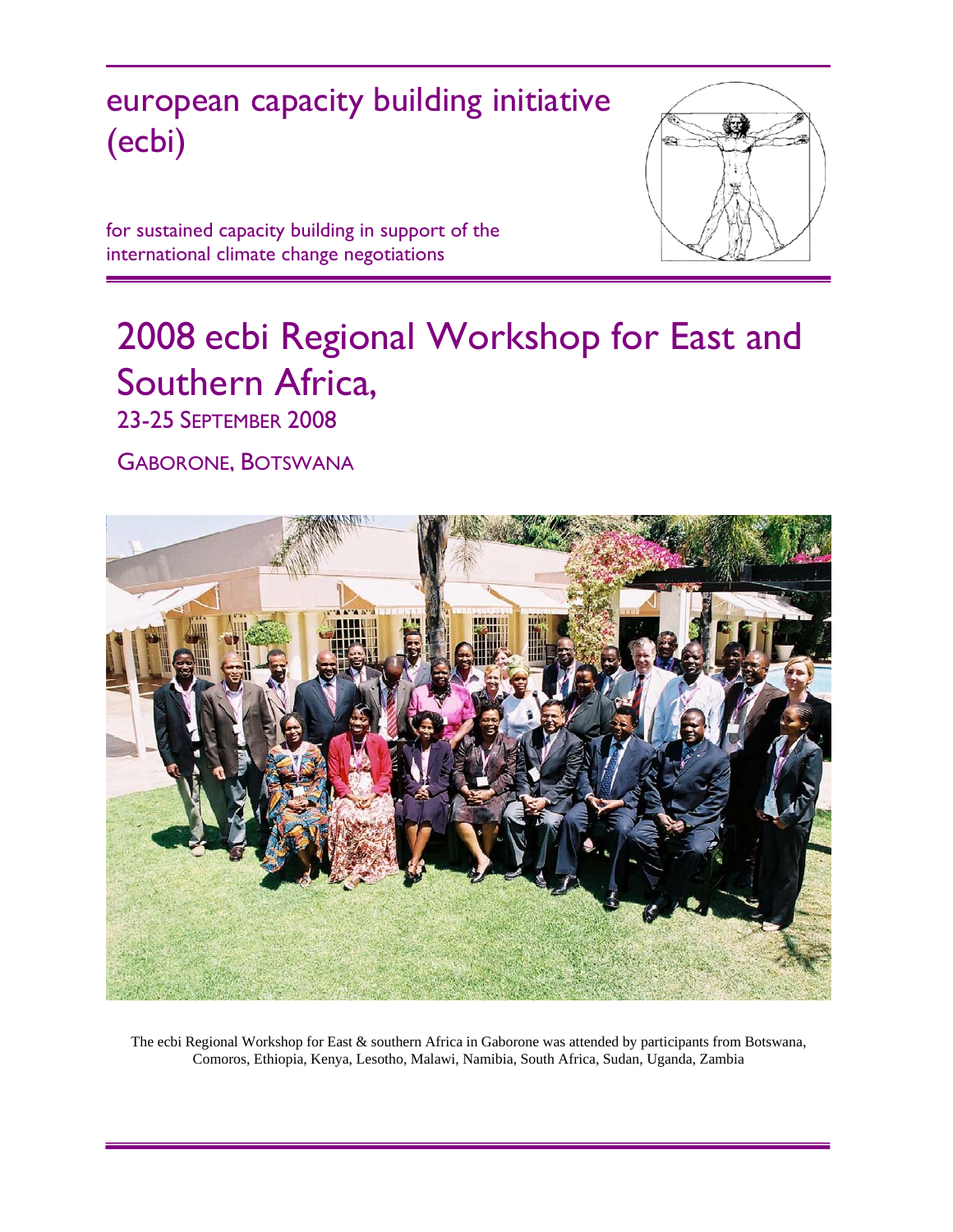#### Opening of the workshop

Opening the workshop, Mr Mathias Chakalisa, Permanent Secretary at the Ministry of Environment, Wildlife and Tourism said that it was an honour and a privilege for Botswana to host this ecbi event. Botswana was a small contributor to global warming but would unfortunately suffer from its impacts. Mr Chakalisa regarded this workshop as a prime opportunity to cross-fertilise ideas across ministries of environment and finance of the region. Mr Chakalisa commended ecbi and IIED for organising the workshop which significantly contributed to building the capacity of negotiators in the region, and through them, across Africa.



Dr Saleemul Huq thanked Botswana for its hospitality and welcomed participants to the workshop. He briefly outlined the objectives of the European Capacity Building Initiative (ecbi): to build capacity, as well as understanding and trust, between negotiators from developing countries and between developing country negotiators and their European counterparts. The regional workshops aimed at enhancing the group dynamics in the group of most vulnerable countries. They took place in various regions in the period leading up to a UNFCCC COP or just before a COP. So far, they had received very positive feedback.

#### The UNFCCC & Kyoto Protocol - key issues in the negotiating process from Bali to Copenhagen

Linda Siegele, FIELD and ecbi resource person presented an overview of the main negotiating issues on the agenda of the UNFCCC process between now and December 2009, when it was hoped a post 2012 regime would be agreed upon. The Bali Action Plan had established two tracks of negotiation: one under the Convention (in the Ad Hoc Working Group on Long –term Cooperative Action, AWG-LCA) and one under the Kyoto Protocol

(in the Ad Hoc Working Group on Further Commitments from Annex I Parties under the Kyoto Protocol, AWG-KP) The AWG-LCA was the forum that regrouped all UNFCCC Parties and where most of the issues directly relevant to developing countries were to be discussed. The overarching principle for the work of the AWG-LCA was that of a 'shared vision' for a future regime. Four building blocks had been identified for its work: adaptation and mitigation, plus technology transfer and financial resources as cross cutting issues.

Participants expressed interest in enforcement of the UNFCCC and the Kyoto Protocol; the following short discussion around enforcement of international environmental law ensued. In general, enforcing multilateral environmental agreements depends upon the will of the State Party to comply. It is in the best interests of all Parties to encourage States to act responsibly in the case of global environmental issues as opposed to applying sanctions for causing<br>environmental damage. Therefore, compliance environmental damage. provisions in global environmental agreements tend to be aimed at building consensus around common environmental objectives.

Where enforcement mechanisms in multilateral environmental agreements appear weak, it may be possible to access 'enforcement' mechanisms in supporting international law. One example is the recent case of the Inuit Circumpolar Conference's use of international human rights law where they petitioned the Inter-American Commission on Human Rights seeking relief from violations of the human rights of Inuit people resulting from global warming caused by greenhouse gas emissions from the United States of America.

It is worth noting that the Kyoto Protocol has a compliance mechanism and that the Parties have established a Compliance Committee, which consists of an enforcement branch and a facilitative branch. The facilitative branch aims to provide advice and assistance to Parties in order to promote compliance, whereas the enforcement branch has the responsibility to determine consequences for Parties not meeting their commitments. For more information on compliance with the Kyoto Protocol, please visit the following UNFCCC Secretariat webpage:http://unfccc.int/kyoto\_protocol/compliance /items/2875.php. Other topics of particular interest among participants were the adequacy of a 2 ºC 'limit' on the increase of global average temperatures; the adaptation levy on the CDM; the newly created Adaptation Fund. Some of these topics were discussed in detail later in the workshop.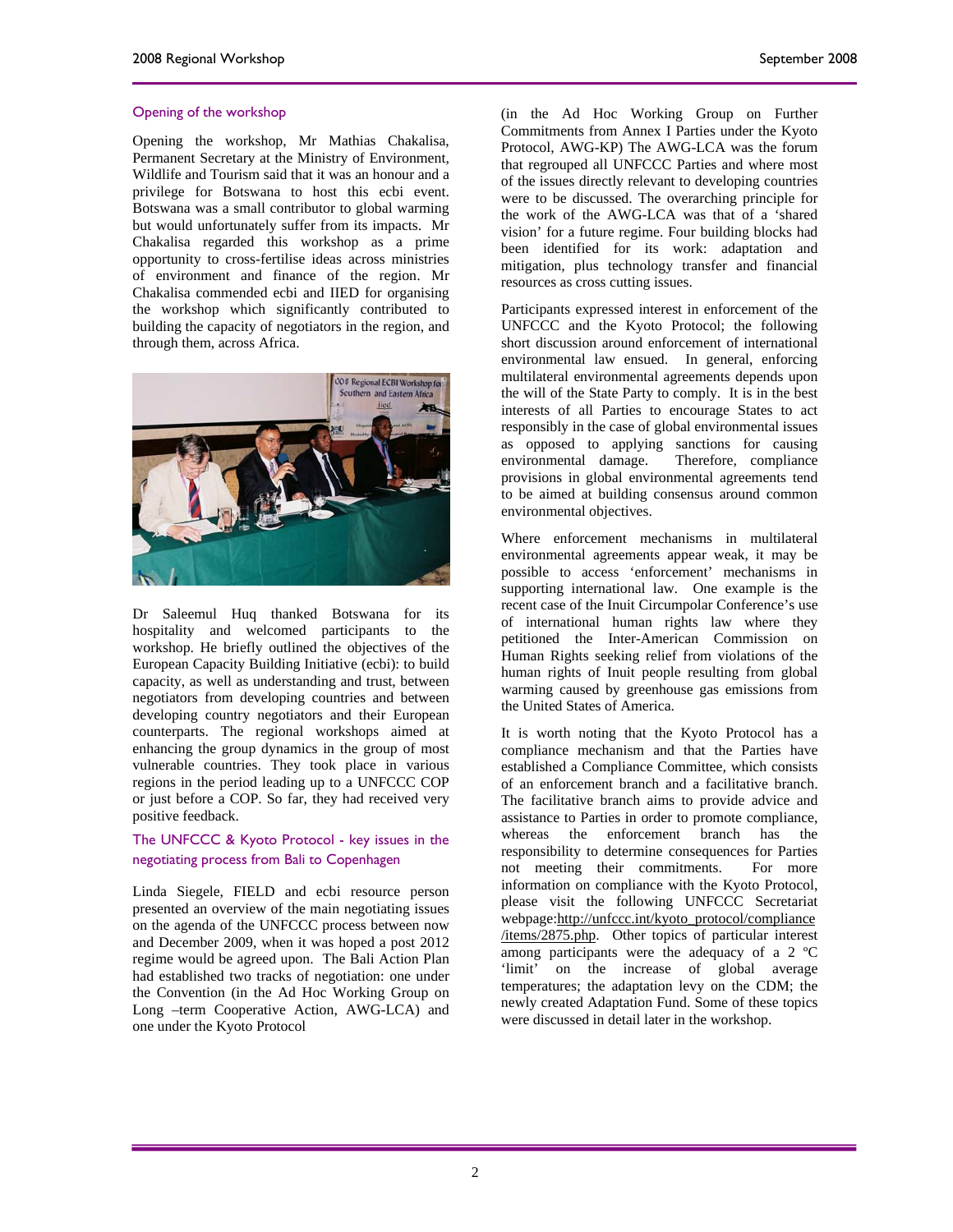#### An Introduction to the basic Science of Climate Change and the IPCC Process

Claire Parker, ecbi consultant, presented a short overview of the science underlying climate change, aimed mainly at the participants who were 'new' to the issue or unfamiliar with its scientific aspects. This was followed by a question-and-answer session.

#### Major issues under negotiation towards the post 2012 UNFCCC regime which are relevant to the region

Emily Massawa (Kenya) presented the developing countries' perspectives on the post -2012 issues. She highlighted Africa's vulnerability to climate variability and change: impacts were starting to undermine sustainable development; the costs of disaster management were rising beyond affordable limits and the poor were particularly at risk. Most countries in Africa combined weak institutional weakness with weak technical capacity. Access to both funding and opportunity was poor. During the last round of negotiations, a number of proposals had been made with regard to adaptation and adaptation finance, among which the Africa-Regional implementation initiative which would involve a network of African centers of excellence and the implementation of pilot projects. Adaptation and adaptation finance were, so far, the most promising issues for reaching early agreemnt on.

Differentiation among NA1 was a contentious issue. The G-77/China and the African Group strongly opposed it, among other reasons because the emissions per capita criterion disadvantaged countries with smaller economies. The G77 was therefore focusing on the implementation of the Convention. Most of these issues were discused again in the last session – please see below under Consultation among participants on possible African positions for COP14 in Poznan, December 2008.

Dr Huq explained that because of the crucial nature of the funding issue in the ongoing negotiations, there was an important role to play for officials from the ministries of finance. The 'disconnect' which had long existed between them and their colleagues from environment, who traditionally dealt with climate change, needed to be addressed.

Dr Huq and Dr Müller explained some of the funding issues now on the agenda of the negotiations, and some of the proposals made (see also the Chapter in this report on Adaptation and Adaptation Finance).One participant suggested that in order to progress the discussions on funding, it may be useful for the non-Annex I countries to take a proactive stance on climate change in the context of their development. These countries should determine: what they would wish to see achieved in the various sectors, over what period of time and at what cost. In response, the Annex I countries could propose a financial mechanism to achieve these aims. Several participants reported that such planning was already being done in their country, in some of them along the NAPA model. Some non Annex I countries had set up their own funds for adaptation, to which Annex I countries were invited to contribute.



The particpants discussed what an agreemnt in Copenhagen would need to comprise: (a) larger mitigation commitments by Annex I countreis (b) US particpation (c) large scale financial support from Annex I countries for technolgy transfer and adaptation and (d) action by the larger G77 countries. It was pointed out that the larger non-Annex I countries were prepared to take mitigation action, provided these were financed in a 'mrv' (measurable, reportable and verifiable) manner by the Annex I countries. However, neither 'emissions per capita' nor 'emissions per GDP' was acceptable as a criterion to impose commitments on the other, smaller and/or more vulnerable countries. The importance of good cooperation between the G77 countries was underlined, as was the need for these countries to prepare their negotiating positions carefully and to make submissions to the COP and its bodies.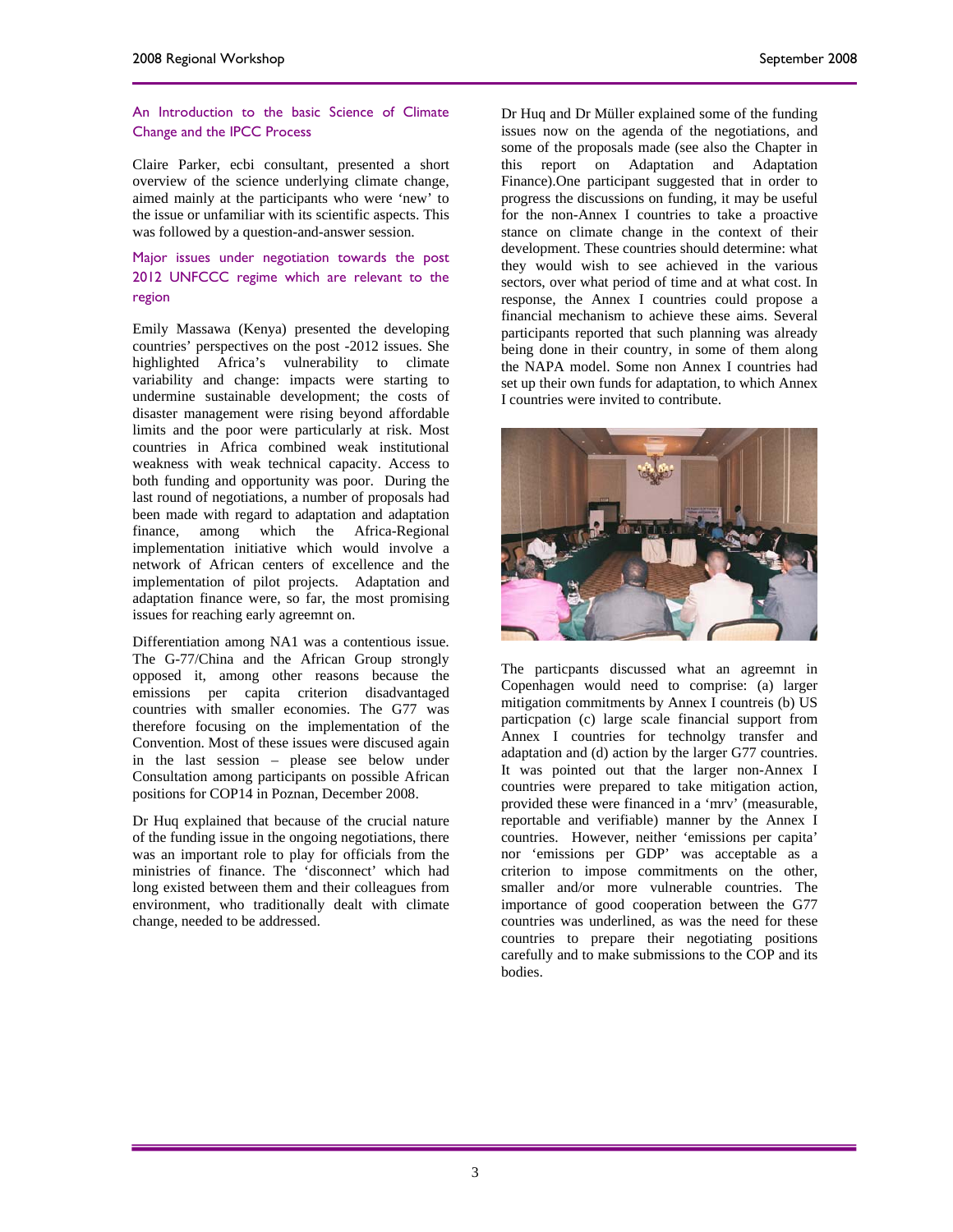#### Development and Transfer of Technology

Angela Kabuswe (Zambia) made a presentation on the development and transfer of technology, with special reference to Africa. She recalled that transfer of technology was provided for in the Convention under article 4.5 and explained that so far, it had mainly applied to mitigation technology (in particular, hardware for the energy sector). She further described some of the challenges technology transfer was facing.



In the discussion, it was pointed out that AI countries said that their governments were not in a position to transfer technology as the intellectual property rights were in the hands of the private sector. The NAI countries therefore wanted funding to buy out these rights, or to acquire licenses to the technology on a concessionary basis. There was a Chinese proposal for the establishment of a technology transfer fund, which may become part of the post 2012 agreement.

Africa's adaptation needs would be less well served by big and expensive 'hardware' technology than by know-how: how to put in place effective disaster management, how to protect communities, how to use natural barriers to sea level rise etc. This type of know-how could usefully be transferred South-South, and needn't be part of the technology transfer framework under the Convention. However, in the negotiations, the African countries should support the G77 with furthering the technology transfer issue and request in return support for their adaptation strategies and finance.

#### The CDM: past experience and prospects for the new regime

The participants heard a presentation about the future of the CDM: African Perspectives, by Dr Mueller. The CDM was designed with the dual aim of assisting developing countries in achieving sustainable development and assisting industrialised countries in achieving compliance with their Greenhouse Gas (GHG) emission-reduction commitments. It was also meant to transfer low carbon technologies to developing countries. Its

uneven geographical distribution had been a problem: in Africa in particular the uptake of projects had been poor (2.6% of the total). This could be due to the complexity of the CDM procedures, to domestic barriers or to the fact that as emissions are low, mitigation potential is limited and transaction costs are relatively high. Methodologies designed for small scale projects intended to stimulate development of CDM projects in Africa, as well as the possibility of project bundling had failed to address this problem. The solution may be to facilitate the development of simplified methodologies which encompass regional baselines to enable small scale projects to feed into regional electricity grids.

Participants discussed a number of other factors that had so far played a role in Africa's low share of CDM projects: the first funds established by the World Bank went to big emitters; there was a belief that only LULUCF projects were suitable for Africa (although landfill projects were plentiful); Designated Operational Entities (DOEs) were unhelpful and African countries had not sufficiently well established their Sustainable Development criteria. It was pointed out that the EU was now looking at running at least one CDM project in each African country. A pilot project in each country would be the ideal way to build capacity, develop the institutional framework and to 'learn by doing'. It was also suggested that the World Bank could be asked to establish a special CDM facility for Africa.

Dr Mueller also explained that a new type of CDM was being envisaged, provisionally called CDM +. The present CDM does not (necessarily) lead to global emission reductions and has not delivered on technology transfer or capacity building. The CDM+ would be designed to yield CERs that developed countries would have to 'retire' - i.e. not to sell- and which would be sold internationally to finance, in particular, technology transfer and capacity building (in a measurable, reportable and verifiable manner). One participant noted that it would be timely to add biodiversity criteria to CER s earned from CDM projects (in addition to the existing ones on sustainable development).

#### REDD

David Lesolle (Botswana) explained how the work on the agenda item on 'Reducing emissions from deforestation in developing countries: approaches to stimulate action' was progressing. He also highlighted the issues of special relevance to Africa, such as ownership issues, illegal logging, inventories of stocks etc. He pointed out that reduction of emissions from deforestation and forest degradation required stable and predictable availability of resources. He explained that SBSTA was still discussing the methodological aspects of REDD, as well as a range of policy approaches and positive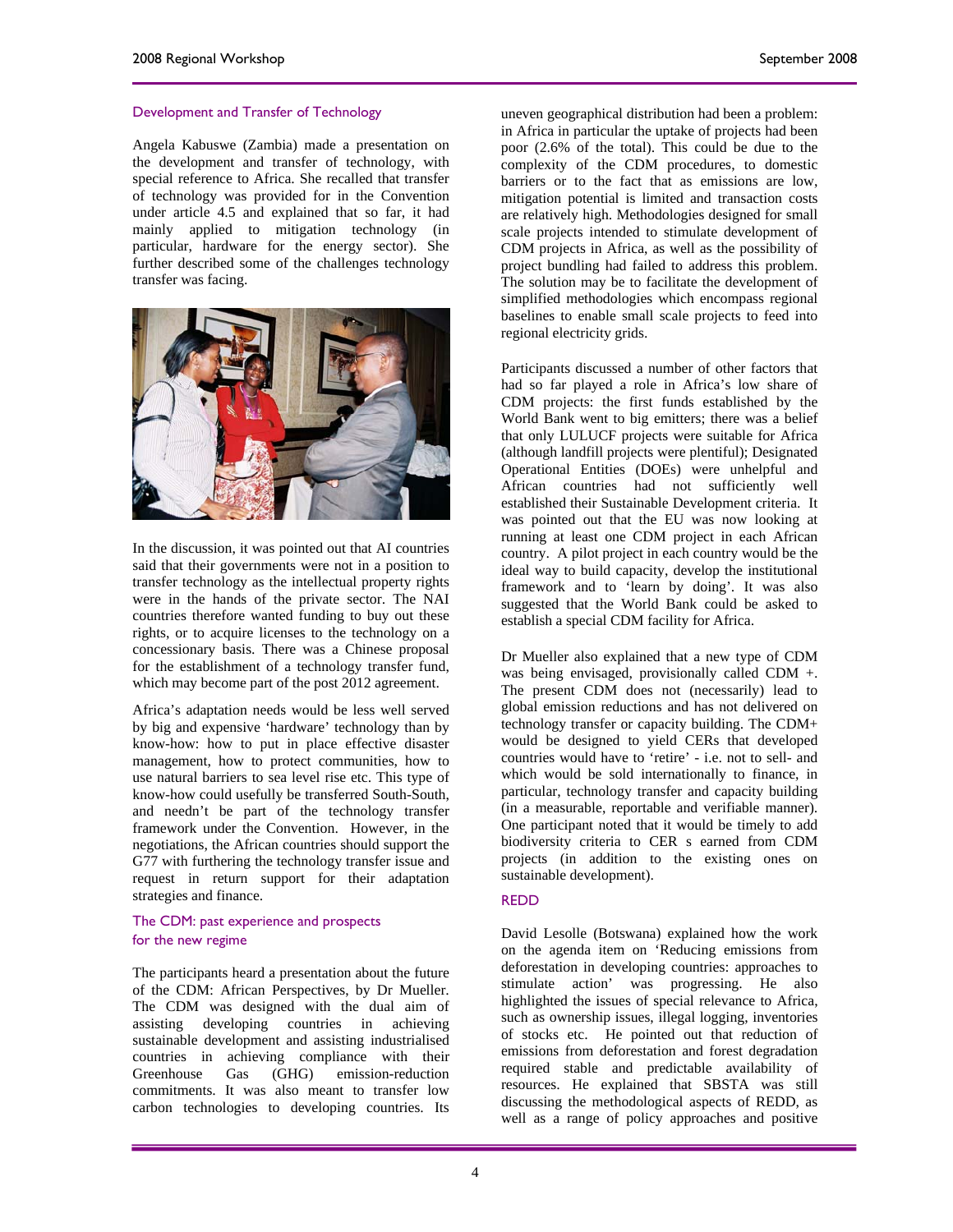incentives. Participants noted that this issue was actively being negotiated as potentially being part of the post 2012 regime and that it cut across the traditional negotiating blocks



A dedicated REDD fund might be created to finance the preservation of the sequestration potential of tropical forests; an alternative would be to credit REDD activities as part of a wider carbon market.

#### Adaptation Financing

Dr Huq gave a brief introduction about where the issue of adaptation stood within the process; it was being discussed in both SBSTA and SBI. SBSTA was dealing with the methodological issues and the sharing of information (Nairobi Work Programme). The SBI dealt with the funding for adaptation. Several funds had been established that covered adaptation projects (SCCF, LDC Fund, and Adaptation Fund). These were still insufficient to cover the predicted huge costs of adaptation; funding therefore remained the most important issue to be resolved yet. Dr Huq explained the innovative character of the Adaptation Fund, in that its governance is placed directly under the COP/MOP and that its Executive Board has a majority of developing countries and a one country-one vote rule (unlike the GEF Council) .

He said that the G77 countries wanted the future financial architecture to reflect this type of governance. The participants were informed about the various funding proposals on the table and briefly discussed their advantages and disadvantages. The proposals needed to be evaluated on the basis of a number of criteria: adaptation finance needed to be new and additional; predictable; adequate; equitable and appropriate. They noted that adaptation does not lend itself easily to be financed through market incentives, which is why there is a need for a significant element of public finance through some form of taxation and levies. They were given a short presentation on a possible adaptation levy on international travel (the International Air Passenger Adaptation levy or IAPAL), which was under discussion within the In conclusion, participants agreed that it was timely for the African group to make decisions about what funding proposals to support and to draw up a list of preferential adaptation projects to be funded, on the basis of a comprehensive needs assessment LDCs.

#### Consultation among participants on possible African positions for COP14 in Poznan, December 2008

This consultation, led by David Lesolle (Botswana) was held to prepare African delegations' positions for the forthcoming UNFCCC COP14. It was held among African participants without facilitation from the ecbi team. A summary of the discussions is distributed together with this report.

#### **Excursion**

Participants visited the Gaborone Game Reserve, a short distance on the western side of the city. Participants enjoyed a guided visit of the reserve, which has a good network of game viewing roads, a visitors education centre, a couple of picnic sites, a game hide and a remote bird hide overlooking a reeded expanse of wetland.